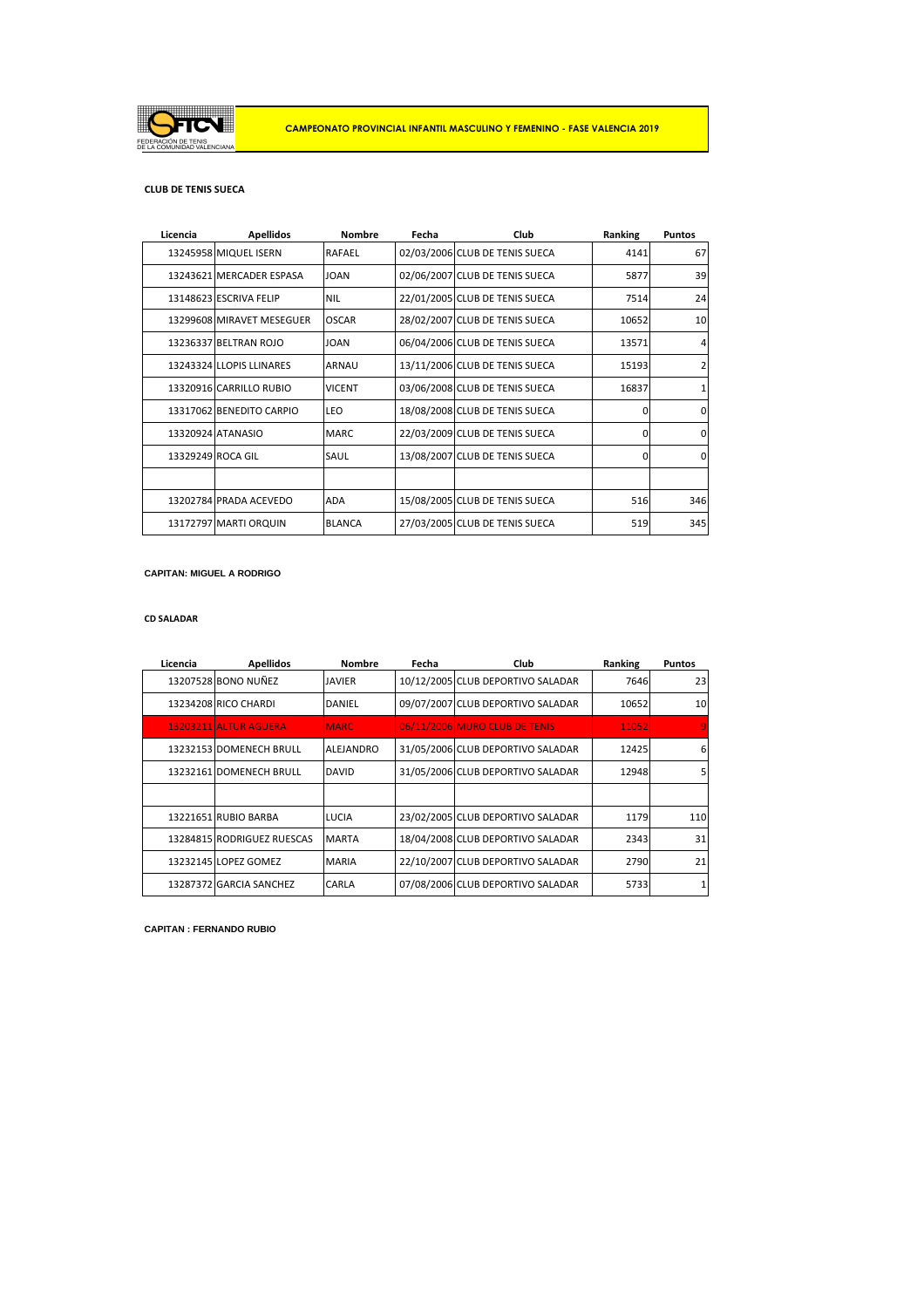

## **CT ALMUSSAFES**

| Licencia | <b>Apellidos</b>          | <b>Nombre</b>   | Fecha | Club                               | Ranking | <b>Puntos</b> |
|----------|---------------------------|-----------------|-------|------------------------------------|---------|---------------|
|          | 13171236 GOMEZ MASIA      | <b>FRAN</b>     |       | 06/04/2005 CLUB DE TENIS ALMUSAFES | 4503    | 60            |
|          | 13211256 FERRA PEREZ      | <b>CARLES</b>   |       | 04/10/2006 CLUB DE TENIS ALMUSAFES | 4708    | 56            |
|          | 13211248 BUADES GIRONA    | JAIME           |       | 05/07/2006 CLUB DE TENIS ALMUSAFES | 6408    | 33            |
|          | 13211264 FAVA ROSA        | <b>ANDREU</b>   |       | 02/08/2006 CLUB DE TENIS ALMUSAFES | 12425   | 6             |
|          |                           |                 |       |                                    |         |               |
|          | 13219771 MARTINEZ SALINAS | <b>NATALIA</b>  |       | 04/06/2006 CLUB DE TENIS ALMUSAFES | 1205    | 105           |
|          | 13170460 BELTRAN SAIZ     | <b>CRISTINA</b> |       | 24/02/2007 CLUB DE TENIS ALMUSAFES | 2841    | 20            |
|          | 13139010 PEREZ MANERO     | <b>PAULA</b>    |       | 21/02/2006 CLUB DE TENIS ALMUSAFES | 3299    | 14            |

### **CAPITAN : DAVID MORANT**

### **CT BENAGUASIL**

| Licencia         | <b>Apellidos</b>           | <b>Nombre</b>     | Fecha | Club                                | Ranking | <b>Puntos</b> |
|------------------|----------------------------|-------------------|-------|-------------------------------------|---------|---------------|
|                  | 13179967 ALBA DURA         | <b>MIQUEL</b>     |       | 10/01/2006 CLUB DE TENIS BENAGUASIL | 7646    | 23            |
| 13179975 ZARZARA |                            | <b>ANDREI JOR</b> |       | 29/11/2005 CLUB DE TENIS BENAGUASIL |         | 6             |
|                  | 13203344 DURA BALAGUER     | <b>ADRIAN</b>     |       | 22/11/2006 CLUB DE TENIS BENAGUASIL | 14350   |               |
|                  | 13231014 ESCRIBANO TARIN   | ROMEO             |       | 02/11/2006 CLUB DE TENIS BENAGUASIL | 16837   |               |
|                  |                            |                   |       |                                     |         |               |
|                  | 13231030 ROZALEN BOTELLA   | <b>SOFIA</b>      |       | 25/09/2006 CLUB DE TENIS BENAGUASIL | 4674    |               |
|                  | 13203302 REDONDO BAREA     | <b>GABRIELA</b>   |       | 07/07/2007 CLUB DE TENIS BENAGUASIL | 4674    |               |
|                  | 13286431 CAPELLA HERNANDEZ | PAULA             |       | 19/10/2006 CLUB DE TENIS BENAGUASIL | 5733    |               |
|                  | 13286449 SUBIELA IVARS     | LAURA             |       | 06/09/2007 CLUB DE TENIS BENAGUASIL | 5733    |               |
|                  |                            |                   |       |                                     |         |               |

**CAPITAN : ANGEL L CHICHERI**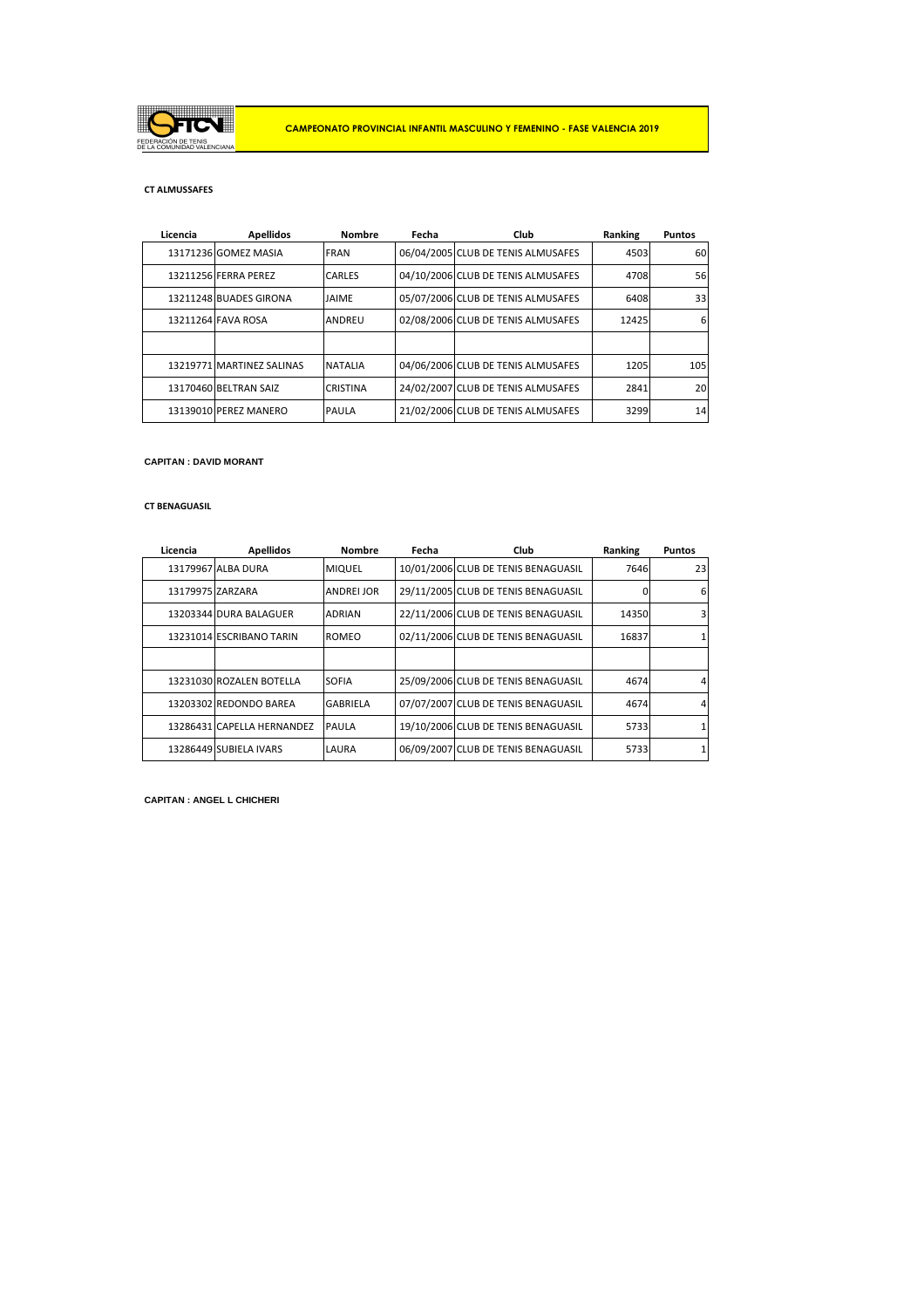

## **CT LAS VEGAS**

| Licencia | <b>Apellidos</b>           | <b>Nombre</b>     | Fecha | Club                               | Ranking     | Puntos         |
|----------|----------------------------|-------------------|-------|------------------------------------|-------------|----------------|
|          | 13170543 LAGUNA PORTACELI  | <b>JORGE</b>      |       | 26/10/2005 CLUB DE TENIS LAS VEGAS | 1306        | 260            |
|          | 13189974 GUERRERO CALVO    | <b>ADRIAN</b>     |       | 22/06/2006 CLUB DE TENIS LAS VEGAS | 1406        | 240            |
|          | 13197290 GIL GARCIA        | <b>GUILLAUME</b>  |       | 29/12/2005 CLUB DE TENIS LAS VEGAS | 1857        | 178            |
|          | 13186350 ALCACER SERRANO   | <b>CRISTIAN</b>   |       | 19/11/2005 CLUB DE TENIS LAS VEGAS | 2474        | 128            |
|          | 13270955 VARELA PUEYO      | RAUL              |       | 10/04/2007 CLUB DE TENIS LAS VEGAS | 3220        | 93             |
|          | 13269750 TSARENKO          | <b>PLATON</b>     |       | 16/10/2008 CLUB DE TENIS LAS VEGAS | 0           | 72             |
|          | 13242508 ESPLUGUES ALABAU  | <b>BRUNO</b>      |       | 04/12/2006 CLUB DE TENIS LAS VEGAS | 4456        | 61             |
|          | 13253711 GOBBETTI GALLART  | AXEL              |       | 02/12/2008 CLUB DE TENIS LAS VEGAS | 7514        | 24             |
|          | 13328746 LOPEZ SALON       | <b>ALEJANDRO</b>  |       | 21/04/2008 CLUB DE TENIS LAS VEGAS | 0           | $\mathbf 0$    |
|          | 13320966 MARTIR GALLARDO   | <b>VICENTE</b>    |       | 14/03/2008 CLUB DE TENIS LAS VEGAS | 0           | 0              |
|          | 13285649 CAMACHO MAÑEZ     | <b>HUGO</b>       |       | 03/06/2009 CLUB DE TENIS LAS VEGAS | 0           | $\pmb{0}$      |
|          | 13291969 COGOLLOS POVEDA   | <b>DAVID</b>      |       | 27/07/2009 CLUB DE TENIS LAS VEGAS | $\mathbf 0$ | $\mathbf 0$    |
|          |                            |                   |       |                                    |             |                |
|          | 13301411 CASTAÑO RODRIGUEZ | <b>MARIA</b>      |       | 14/02/2006 CLUB DE TENIS LAS VEGAS | 328         | 655            |
|          | 13230785 BARJAU IBAÑEZ     | <b>CLAUDIA</b>    |       | 27/08/2006 CLUB DE TENIS LAS VEGAS | 653         | 255            |
|          | 13228665 BENEDITO CAÑELLAS | <b>ALBA</b>       |       | 01/01/2007 CLUB DE TENIS LAS VEGAS | 1100        | 122            |
|          | 13307295 SALCEDO ESCALONA  | <b>NOREY ELEN</b> |       | 11/04/2008 CLUB DE TENIS LAS VEGAS | 0           | 80             |
|          | 13257002 SOLER RAMON       | <b>JULIA</b>      |       | 06/02/2008 CLUB DE TENIS LAS VEGAS | 1556        | 68             |
|          | 13138690 METLIAKOVA        | <b>LIKA</b>       |       | 14/11/2007 CLUB DE TENIS LAS VEGAS | 0           | 56             |
|          | 13265427 BARJAU IBAÑEZ     | CARMEN            |       | 28/04/2008 CLUB DE TENIS LAS VEGAS | 2284        | 33             |
|          | 13256997 GOBBETTI GALLART  | <b>LUNA</b>       |       | 05/01/2006 CLUB DE TENIS LAS VEGAS | 2459        | 28             |
|          | 13256989 BETORET ARAQUE    | <b>GABRIELA</b>   |       | 03/03/2005 CLUB DE TENIS LAS VEGAS | 2725        | 22             |
|          | 13181110 SANCHEZ RIPOLLES  | <b>MARTINA</b>    |       | 14/01/2008 CLUB DE TENIS LAS VEGAS | 2725        | 22             |
|          | 13305231 ESPAÑA DEL RIO    | <b>JUANA</b>      |       | 10/02/2008 CLUB DE TENIS LAS VEGAS | 3124        | 16             |
|          | 13251955 VALIÑO NAVARRO    | ANGELA            |       | 04/01/2007 CLUB DE TENIS LAS VEGAS | 4112        | $\overline{7}$ |
|          | 13318812 KHABIBULLINA      | EVA               |       | 04/07/2009 CLUB DE TENIS LAS VEGAS | 0           | $\mathbf 0$    |
|          |                            |                   |       |                                    |             |                |

## **CAPITAN : JOAQUÍN BOU**

## **CT ALZIRA**

| Licencia | <b>Apellidos</b>           | <b>Nombre</b>  | Fecha | Club                            | Ranking  | <b>Puntos</b> |
|----------|----------------------------|----------------|-------|---------------------------------|----------|---------------|
|          | 13186269 GREGORI LLACER    | <b>HECTOR</b>  |       | 24/05/2005 CLUB DE TENIS ALCIRA | 11392    | 8             |
|          | 13255981 MONTAGUD RIBES    | <b>SALVA</b>   |       | 16/12/2006 CLUB DE TENIS ALCIRA | 15193    |               |
|          | 13257036 RAMIREZ LLINARES  | <b>ADRIAN</b>  |       | 18/05/2007 CLUB DE TENIS ALCIRA | 16837    |               |
|          | 13255949 VIDAL CAMPOS      | <b>RODRIGO</b> |       | 29/05/2007 CLUB DE TENIS ALCIRA | 16837    |               |
|          | 13255957 DE GIL I DOMINGO  | <b>ALBERTO</b> |       | 13/07/2007 CLUB DE TENIS ALCIRA | 16837    |               |
|          | 13332052 BURGOS CANUT      | <b>RAUL</b>    |       | 13/01/2006 CLUB DE TENIS ALCIRA | $\Omega$ | $\Omega$      |
|          |                            |                |       |                                 |          |               |
|          | 8564496 LOPEZ MARTINEZ     | <b>CARMEN</b>  |       | 23/04/2005 CLUB DE TENIS ALCIRA | 186      | 1229          |
|          | 13180112 MARTINEZ MONTIANO | <b>LUCIA</b>   |       | 04/06/2005 CLUB DE TENIS ALCIRA | 329      | 650           |
|          | 13255973 MONTAGUD RIBES    | <b>VALERIA</b> |       | 13/05/2005 CLUB DE TENIS ALCIRA | 4112     |               |
|          | 8685317 LOPEZ MARTINEZ     | <b>ROCIO</b>   |       | 08/02/2008 CLUB DE TENIS ALCIRA | 5733     |               |
|          | 13280269 SOARES EXPOSITO   | <b>AFRICA</b>  |       | <b>CLUB DE TENIS ALCIRA</b>     | 0        | 0             |

**CAPITAN : NACHO LOPEZ**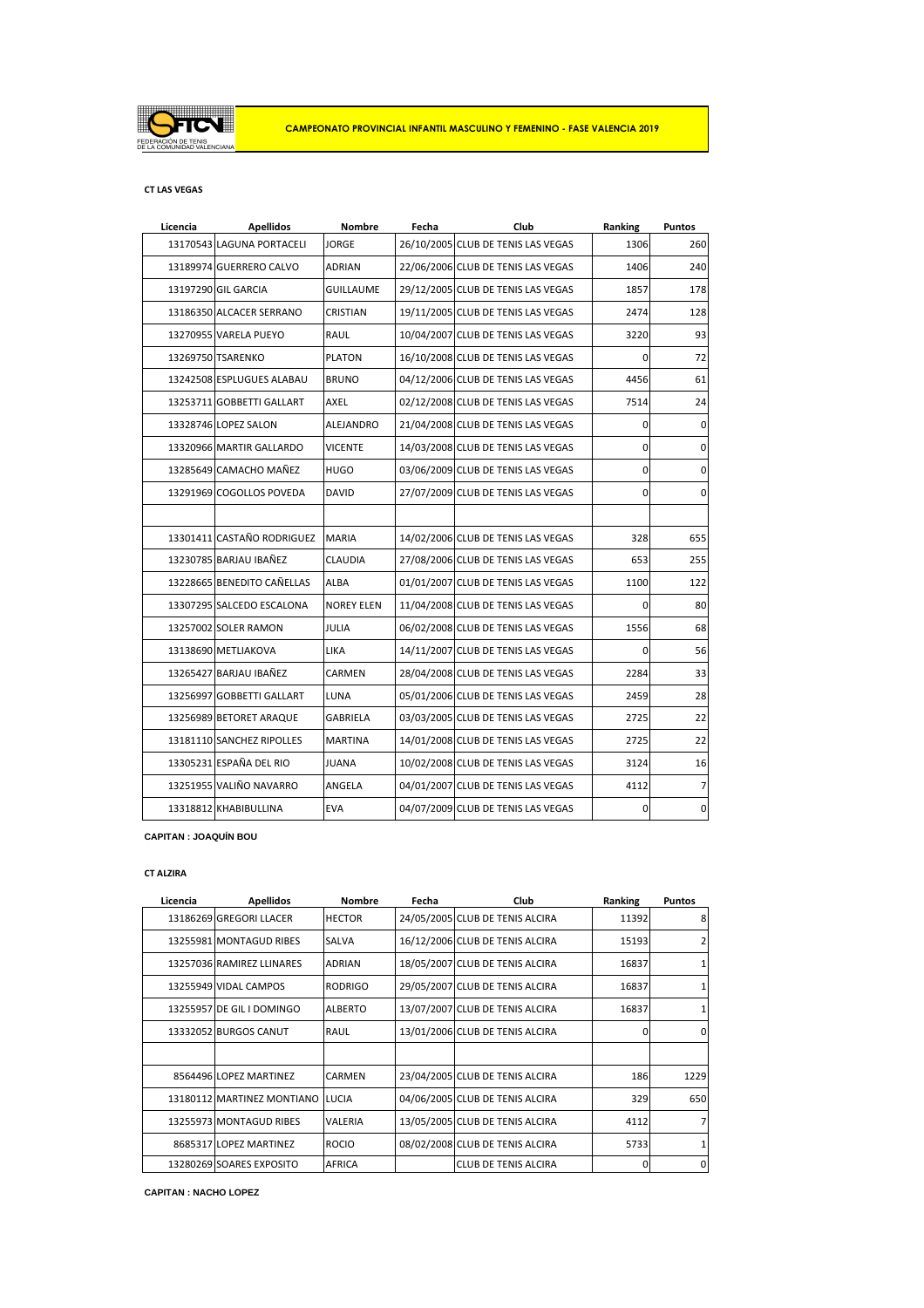

## **CT TORRENT**

| Licencia        | <b>Apellidos</b>                  | <b>Nombre</b>     | Fecha | Club                              | Ranking     | <b>Puntos</b>  |
|-----------------|-----------------------------------|-------------------|-------|-----------------------------------|-------------|----------------|
|                 | 13232319 GARCIA ARIAS             | <b>ALBERTO</b>    |       | 15/02/2006 CLUB DE TENIS TORRENTE | 4888        | 53             |
|                 | 13232327 COLLADO MINGUEZ          | <b>DAVID</b>      |       | 08/11/2006 CLUB DE TENIS TORRENTE | 5277        | 47             |
|                 | 13232187 FERRANDIS CLIMENT        | <b>JORGE</b>      |       | 27/09/2007 CLUB DE TENIS TORRENTE | 5558        | 43             |
|                 | 13282380 MIRALLES GARCIA          | <b>MARC</b>       |       | 07/09/2007 CLUB DE TENIS TORRENTE | 5630        | 42             |
|                 | 13282372 MIRALLES GARCIA          | <b>JAVIER</b>     |       | 21/10/2008 CLUB DE TENIS TORRENTE | 6740        | 30             |
|                 | 13232244 CASTAÑE BUILS            | <b>JAIME</b>      |       | 08/10/2005 CLUB DE TENIS TORRENTE | 8955        | 16             |
| 13279717 VALENT |                                   | <b>MARCOS</b>     |       | 07/11/2008 CLUB DE TENIS TORRENTE | 10050       | 12             |
|                 | 13203435 BACILA PALLARDO          | <b>ADRIAN MAR</b> |       | 01/09/2006 CLUB DE TENIS TORRENTE | 10652       | 10             |
|                 | 13279733 BOSCH SEGARRA            | <b>JOAN</b>       |       | 09/05/2008 CLUB DE TENIS TORRENTE | 16837       | $\mathbf{1}$   |
|                 | 13263223 BACILA PALLARDO          | <b>RAUL ANDRE</b> |       | 25/04/2008 CLUB DE TENIS TORRENTE | 16837       | $\mathbf{1}$   |
|                 | 13279741 GOZALVO BARBERA          | <b>PASCUAL</b>    |       | 17/04/2008 CLUB DE TENIS TORRENTE | $\mathbf 0$ | $\Omega$       |
|                 |                                   |                   |       |                                   |             |                |
|                 | 13232236 LUZ BLASCO               | <b>ANNA</b>       |       | 20/06/2006 CLUB DE TENIS TORRENTE | 1870        | 49             |
|                 | 13232286 MONTESINOS VILANOV/SOFIA |                   |       | 04/08/2006 CLUB DE TENIS TORRENTE | 1980        | 44             |
|                 | 13221114 GUILLEM CASTELLO         | <b>ANDREA</b>     |       | 19/11/2007 CLUB DE TENIS TORRENTE | 2004        | 43             |
|                 | 13214309 GARCIA IBAÑEZ            | CAROLINA          |       | 04/04/2006 CLUB DE TENIS TORRENTE | 2902        | 19             |
|                 | 13279759 CONESA NAVARRO           | <b>IRENE</b>      |       | 06/09/2006 CLUB DE TENIS TORRENTE | 4447        | 5 <sup>1</sup> |
|                 | 13279725 HOYO SANTA REMIGIA       | <b>NEUS</b>       |       | 11/06/2007 CLUB DE TENIS TORRENTE | 5733        | $\mathbf{1}$   |
|                 | 13232301 HOYO SANTA REMIGIA       | <b>AITANA</b>     |       | 10/11/2005 CLUB DE TENIS TORRENTE | 5733        | $\mathbf{1}$   |
|                 | 13232294 MOYA FRANCO              | <b>ANDREA</b>     |       | 07/03/2005 CLUB DE TENIS TORRENTE | $\mathbf 0$ | $\mathbf 0$    |
|                 |                                   |                   |       |                                   |             |                |

## **CAPITAN : JOSE MORET**

# **CT EL COLLAO**

| Licencia         | <b>Apellidos</b>          | <b>Nombre</b>      | Fecha | Club                               | Ranking | <b>Puntos</b>  |
|------------------|---------------------------|--------------------|-------|------------------------------------|---------|----------------|
|                  | 13197604 BARRETO SANCHEZ  | LEONARDO           |       | 07/10/2005 CLUB DE TENIS EL COLLAO | 1401    | 242            |
|                  | 13176442 MORANT MARTIN    | <b>NESTOR</b>      |       | 14/10/2006 CLUB DE TENIS EL COLLAO | 1460    | 230            |
|                  | 13166758 MORANT MARTIN    | <b>ADRIAN</b>      |       | 08/09/2005 CLUB DE TENIS EL COLLAO | 1546    | 215            |
|                  | 13273909 RODRIGO AGUILAR  | <b>NICOLAS</b>     |       | 21/07/2007 CLUB DE TENIS EL COLLAO | 4596    | 58             |
| 13117008 AVDEJEV |                           | <b>DANIIL</b>      |       | 01/08/2007 CLUB DE TENIS EL COLLAO | 0       | 56             |
|                  | 13273917 RODRIGO AGUILAR  | <b>ARTURO</b>      |       | 20/12/2005 CLUB DE TENIS EL COLLAO | 4888    | 53             |
|                  | 13204946 MOLTO OLVIEDO    | <b>IÑAKI</b>       |       | 07/07/2006 CLUB DE TENIS EL COLLAO | 5152    | 49             |
|                  | 13060489 SAN JUAN NAVARRO | <b>JAVIER</b>      |       | 13/08/2005 CLUB DE TENIS EL COLLAO | 13571   | $\overline{4}$ |
|                  |                           |                    |       |                                    |         |                |
|                  | 13197597 GARCIA MACIAN    | <b>SILVIA</b>      |       | 17/09/2006 CLUB DE TENIS EL COLLAO | 1809    | 53             |
|                  | 13232400 ALARCON ORTIZ    | SARA               |       | 06/02/2008 CLUB DE TENIS EL COLLAO | 2029    | 42             |
|                  | 13255402 MARTINEZ ALTUR   | LAURA              |       | 24/01/2007 CLUB DE TENIS EL COLLAO | 2841    | 20             |
|                  | 13281564 SANCHEZ SANZ     | LAIA               |       | 04/04/2008 CLUB DE TENIS EL COLLAO | 5733    | $\mathbf{1}$   |
|                  | 13197589 TALENS SERRA     | <b>MAR</b>         |       | 26/01/2006 CLUB DE TENIS EL COLLAO | 5733    | $\mathbf{1}$   |
|                  | 13328837 REYES ROMERO     | <b>IA TEPORACA</b> |       | 20/10/2008 CLUB DE TENIS EL COLLAO | 0       | $\Omega$       |
|                  | 13321154 LUTCHENKO        | <b>KIRA</b>        |       | 25/07/2009 CLUB DE TENIS EL COLLAO | 0       | $\mathbf 0$    |

**CAPITAN : JUAN JOSÉ CABRERA**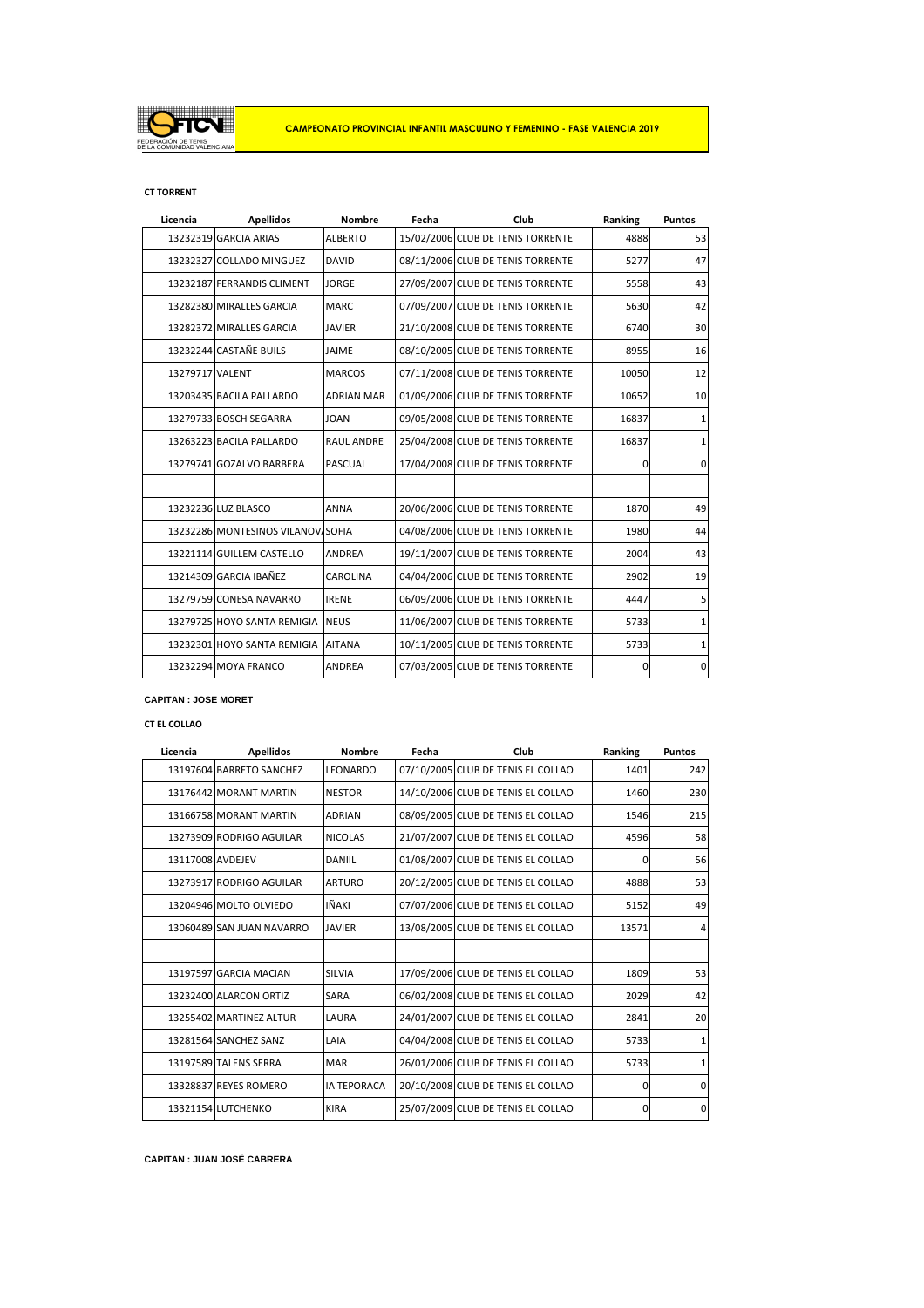

# **XATIVA TC**

| Licencia | <b>Apellidos</b>                  | <b>Nombre</b>    | Fecha | Club                         | Ranking | <b>Puntos</b> |
|----------|-----------------------------------|------------------|-------|------------------------------|---------|---------------|
|          | 13210951 DASI PASCUAL             | <b>JOAN</b>      |       | 03/01/2005 XATIVA TENIS CLUB | 1585    | 210           |
|          | 13119195 JORDA ALVAREZ            | <b>ANDREU</b>    |       | 31/10/2007 XATIVA TENIS CLUB | 4596    | 58            |
|          | 13210927 VAÑO CLIMENT             | <b>ENEAS</b>     |       | 10/01/2005 XATIVA TENIS CLUB | 6740    | 30            |
|          | 13244471 CALATAYUD NAVALON JUANVI |                  |       | 21/06/2007 XATIVA TENIS CLUB | 12948   | 5             |
|          | 13257482 ARELLANO GONZALVEZ PABLO |                  |       | 07/02/2009 XATIVA TENIS CLUB | 0       | 0             |
|          |                                   |                  |       |                              |         |               |
|          | 13257474 ALEMAN CARRETERO         | <b>CARMEN</b>    |       | 28/03/2006 XATIVA TENIS CLUB | 2841    | 20            |
|          | 13321675 HERNANDEZ FAYOS          | <b>PATRICIA</b>  |       | 25/10/2005 XATIVA TENIS CLUB | 5733    |               |
|          | 13321790 BENITO GOMEZ             | <b>ALEXANDRA</b> |       | 23/04/2005 XATIVA TENIS CLUB | 5733    |               |

### **CAPITAN : MARIAM RAMON**

# **CT CATARROJA**

| Licencia | <b>Apellidos</b>          | <b>Nombre</b>  | Fecha | Club                               | Ranking  | <b>Puntos</b>  |
|----------|---------------------------|----------------|-------|------------------------------------|----------|----------------|
|          | 13236361 NAVARRO RUS      | <b>DAVID</b>   |       | 22/10/2007 CLUB DE TENIS CATARROJA | 11392    | 8              |
|          | 13255197 CORBI GAMON      | <b>ALEIX</b>   |       | 02/03/2005 CLUB DE TENIS CATARROJA | 11912    | $\overline{7}$ |
|          | 13315123 GARCES ALEMANY   | <b>HECTOR</b>  |       | 18/02/2006 CLUB DE TENIS CATARROJA | 12948    | 5              |
|          | 13262473 ROMERO GRIÑAN    | <b>DARIO</b>   |       | 19/09/2005 CLUB DE TENIS CATARROJA | 15193    | $\overline{2}$ |
|          | 13290101 CORBI GAMON      | <b>GUILLEM</b> |       | 02/06/2007 CLUB DE TENIS CATARROJA | 16837    | 1              |
|          | 13290086 SANCHIS TARAZONA | <b>HUGO</b>    |       | 21/09/2007 CLUB DE TENIS CATARROJA | 16837    | 1              |
|          | 13290052 CHULIA JORQUES   | <b>GUILLEM</b> |       | 24/11/2009 CLUB DE TENIS CATARROJA | $\Omega$ | $\Omega$       |
|          | 13290094 MARCO BURGUET    | <b>JAVIER</b>  |       | 06/09/2006 CLUB DE TENIS CATARROJA | 0        | $\Omega$       |
|          |                           |                |       |                                    |          |                |
|          | 13206760 RODENAS LOPEZ    | <b>NURIA</b>   |       | 06/03/2006 CLUB DE TENIS CATARROJA | 3299     | 14             |
|          | 13228566 PERIS BURGUET    | <b>MARIA</b>   |       | 01/04/2005 CLUB DE TENIS CATARROJA | 4944     | $\overline{3}$ |
|          | 13222534 VERDU GONZALEZ   | VALERIA        |       | 05/04/2005 CLUB DE TENIS CATARROJA | 5226     | $\overline{2}$ |
|          | 13329017 ROCHE JORDAN     | <b>IRENE</b>   |       | 23/12/2008 CLUB DE TENIS CATARROJA | $\Omega$ | $\Omega$       |
|          | 13329025 REMOHI SARRION   | <b>MARIA</b>   |       | 11/11/2009 CLUB DE TENIS CATARROJA | $\Omega$ | $\Omega$       |

**CAPITAN : VICENTE RIBES**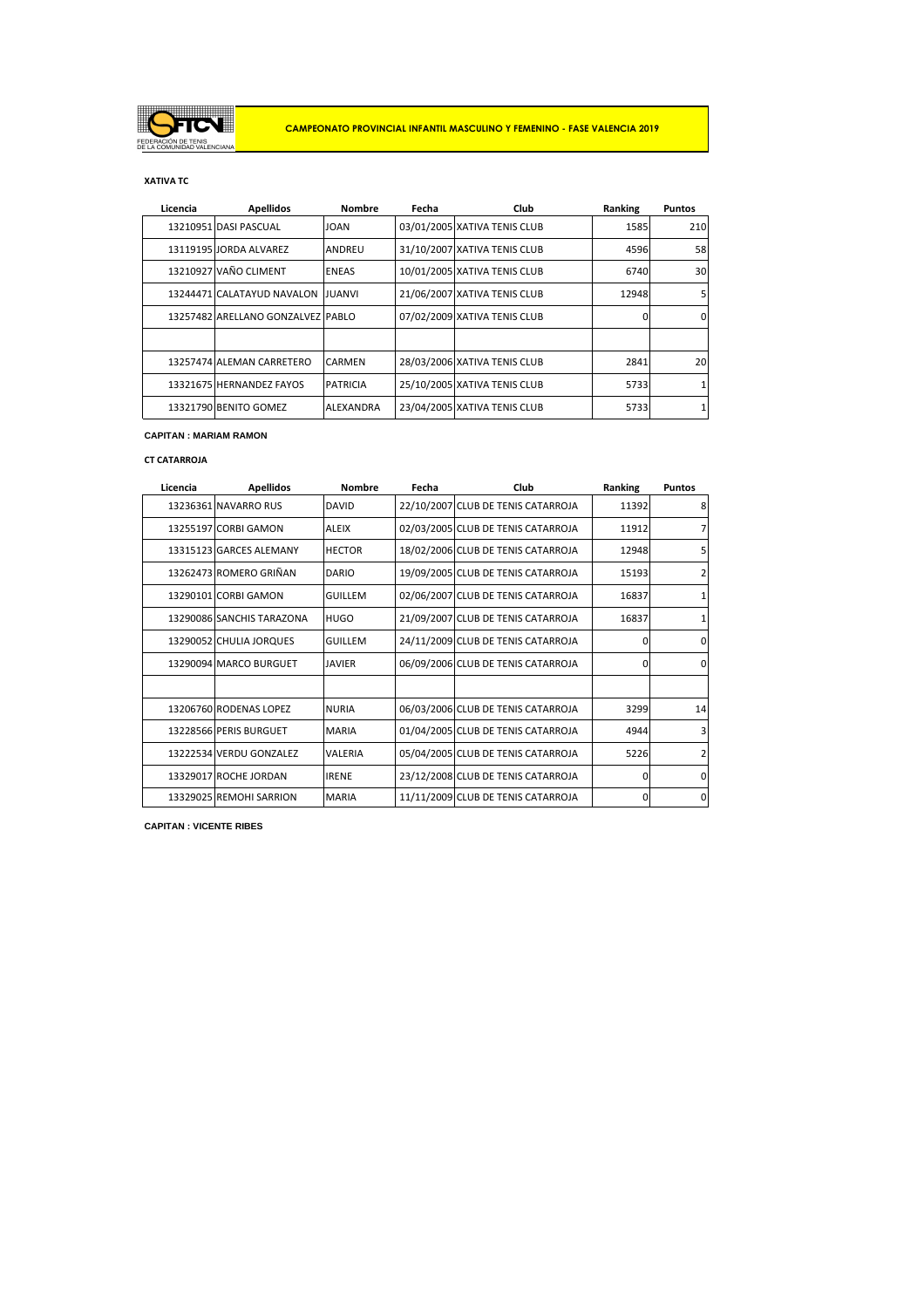

## **C ESPAÑOL T**

| Licencia        | <b>Apellidos</b>                      | Nombre         | Fecha | Club                              | Ranking | <b>Puntos</b>           |
|-----------------|---------------------------------------|----------------|-------|-----------------------------------|---------|-------------------------|
|                 | 13135654 TRAID COMPANY                | <b>BORJA</b>   |       | 12/05/2005 CLUB ESPAÑOL DE TENIS  | 861     | 412                     |
|                 | 13305108 PARISCA ROMERA               | <b>IGNACIO</b> |       | 20/08/2005 CLUB ESPAÑOL DE TENIS  | 1092    | 318                     |
|                 | 13122586 IBORRA BARRACHINA            | CARLOS         |       | 06/03/2005 CLUB ESPAÑOL DE TENIS  | 2619    | 119                     |
|                 | 13273652 RAVELLO FAUBEL               | <b>GONZALO</b> |       | 04/02/2006 CLUB ESPAÑOL DE TENIS  | 3295    | 90                      |
|                 | 13255262 CEBRIAN MORAL                | <b>HECTOR</b>  |       | 24/04/2006 CLUB ESPAÑOL DE TENIS  | 3420    | 85                      |
|                 | 13234167 GRAO BUJ                     | <b>MARCOS</b>  |       | 11/04/2006 CLUB ESPAÑOL DE TENIS  | 7963    | 21                      |
|                 | 13257359 MARTINEZ PREGO               | <b>NACHO</b>   |       | 17/11/2008 CLUB ESPAÑOL DE TENIS  | 9202    | 15                      |
| 11557230 PONCET |                                       | <b>ADRIEN</b>  |       | 05/07/2006 CLUB ESPAÑOL DE TENIS  | 9444    | 14                      |
|                 | 13257325 CALATRAVA MARTINEZ- BELTRAN  |                |       | 07/11/2007 CLUB ESPAÑOL DE TENIS  | 13571   | 4                       |
|                 | 13287231 LOZANO GIMENEZ               | <b>DARIO</b>   |       | 02/09/2008 CLUB ESPAÑOL DE TENIS  | 14350   | 3                       |
|                 | 13257367 HERNANDEZ BERENGUE PABLO     |                |       | 10/12/2007 CLUB ESPAÑOL DE TENIS  | 14350   | $\overline{\mathbf{3}}$ |
|                 | 13199965 SALINAS SUREDA               | <b>ALEX</b>    |       | 07/08/2006 CLUB ESPAÑOL DE TENIS  | 15193   | $\overline{2}$          |
|                 | 9672967 ORTI VILA                     | MIGUEL         |       | 26/08/2005 CLUB ESPAÑOL DE TENIS  | 15193   | 2                       |
|                 | 13135414 MAZA PEREZ                   | <b>ADRIAN</b>  |       | 24/10/2005 CLUB ESPAÑOL DE TENIS  | 16837   | $\mathbf{1}$            |
|                 | 13255254 ALMENAR MONLLOR              | <b>MARCOS</b>  |       | 09/05/2005 CLUB ESPAÑOL DE TENIS  | 16837   | $\mathbf{1}$            |
|                 | 13228863 DURA MARQUES                 | <b>BORJA</b>   |       | 06/08/2007 CLUB ESPAÑOL DE TENIS  | 0       | $\overline{0}$          |
|                 |                                       |                |       |                                   |         |                         |
|                 | 13033585 ARBELOA LOPEZ                | <b>CLARA</b>   |       | 09/02/2006 CLUB ESPAÑOL DE TENIS  | 795     | 197                     |
|                 | 13230438 LOPEZ MILARA                 | SONIA          |       | 12/03/2007 CLUB ESPAÑOL DE TENIS  | 1418    | 80                      |
|                 | 13255238 DOMENECH FORCANO             | CARLA          |       | 20/02/2006 CLUB ESPAÑOL DE TENIS  | 1980    | 44                      |
|                 | 13230404 MARTINEZ AZCARRAGA CLAUDIA   |                |       | 03/08/2006 CLUB ESPAÑOL DE TENIS  | 2079    | 40                      |
|                 | 13230412 BERENGUER CORTES             | CARMEN         |       | 18/07/2007 CLUB ESPAÑOL DE TENIS  | 2902    | 19                      |
|                 | 13228855 DURA MARQUES                 | CARLA          |       | 20/10/2005 CLUB ESPAÑOL DE TENIS  | 3199    | 15                      |
|                 | 13281150 DE LORENZO VILLALBA BLANCA   |                |       | 12/03/2007 CLUB ESPAÑOL DE TENIS  | 3494    | 12                      |
|                 | 13281134 HERNANDEZ BERENGUE MARTA     |                |       | 10/11/2006 CLUB ESPAÑOL DE TENIS  | 3701    | 10                      |
|                 | 13234175 FERNANDEZ SANCHEZ-G PAULA    |                |       | 10/04/2006 CLUB ESPAÑOL DE TENIS  | 3949    | $\bf 8$                 |
|                 | 13244653 CAÑIZARES SAIZ-PARDO LOURDES |                |       | 12/01/2006 CLUB DE TENIS VALENCIA | 4944    | 3                       |
|                 | 13033486 MARTINEZ PATERNA             | <b>PAULA</b>   |       | 01/04/2006 CLUB ESPAÑOL DE TENIS  | 5226    | $\overline{2}$          |
|                 | 13275145 CORTES BARBERA               | <b>LOURDES</b> |       | 18/03/2006 CLUB ESPAÑOL DE TENIS  | 5733    | $\mathbf{1}$            |

### **CAPITAN : VÍCTOR REDONDO**

### **CT VALLDIGNA**

| Licencia | <b>Apellidos</b>         | <b>Nombre</b>  | Fecha | Club                               | Ranking | <b>Puntos</b>  |
|----------|--------------------------|----------------|-------|------------------------------------|---------|----------------|
|          | 13251921 LLEDO BLASCO    | <b>FERRAN</b>  |       | 31/10/2008 CLUB DE TENIS VALLDIGNA | 6850    | 29             |
|          | 13202809 CANTUS VERCHER  | <b>GUILLEM</b> |       | 06/02/2007 CLUB DE TENIS VALLDIGNA | 8143    | <b>20</b>      |
|          | 13202817 SALA CHOFRE     | <b>ALVAR</b>   |       | 20/11/2006 CLUB DE TENIS VALLDIGNA | 8344    | 19             |
|          | 13251939 DIAGO CANO      | <b>ENEKO</b>   |       | 28/04/2008 CLUB DE TENIS VALLDIGNA | 9444    | 14             |
|          | 13286598 SEDVI MEHMED    | <b>EMRE</b>    |       | 24/11/2006 CLUB DE TENIS VALLDIGNA | 0       | $\overline{2}$ |
|          |                          |                |       |                                    |         |                |
|          | 13220596 LLEDO BLASCO    | CARME          |       | 28/04/2006 CLUB DE TENIS VALLDIGNA | 583     | 294            |
|          | 13244463 BO PALOMARES    | ARIADNA        |       | 31/03/2006 CLUB DE TENIS VALLDIGNA | 1652    | 62             |
|          | 13255858 GRAU PONS       | PAULA          |       | 09/05/2008 CLUB DE TENIS VALLDIGNA | 2079    | 40             |
|          | 13286580 PALOMARES VIDAL | <b>ANABEL</b>  |       | 10/02/2006 CLUB DE TENIS VALLDIGNA | 5733    | 1 <sup>1</sup> |

**CAPITAN : RICARDO OLTRA**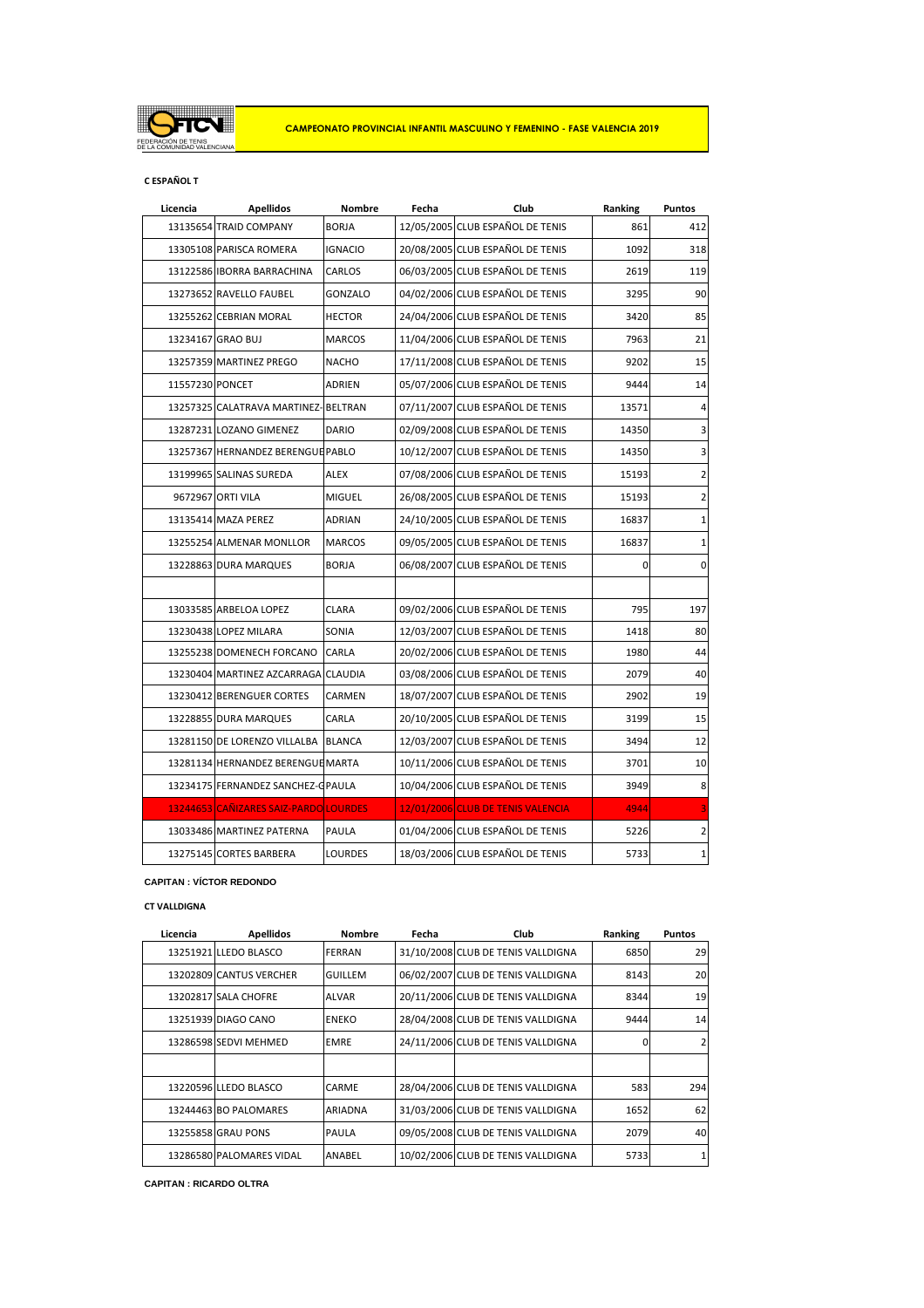

# **CT GANDIA**

| Licencia | <b>Apellidos</b>                  | <b>Nombre</b>     | Fecha | Club                            | Ranking | <b>Puntos</b> |
|----------|-----------------------------------|-------------------|-------|---------------------------------|---------|---------------|
|          | 13155876 BENLLOCH PLA             | <b>HECTOR</b>     |       | 16/02/2005 CLUB DE TENIS GANDIA | 1763    | 187           |
|          | 13157997 MUÑOZ FUSTER             | <b>JAVIER</b>     |       | 17/09/2005 CLUB DE TENIS GANDIA | 6309    | 34            |
|          | 13228722 MONCHO TORRES            | <b>MARC</b>       |       | 20/04/2005 CLUB DE TENIS GANDIA | 6977    | 28            |
|          | 13186300 GORRITA PIZARRO          | <b>MARC</b>       |       | 24/02/2006 CLUB DE TENIS GANDIA | 12425   | 6             |
|          |                                   |                   |       |                                 |         |               |
|          | 13228582 CARBO CHOVA              | <b>Mª DOLORES</b> |       | 02/03/2006 CLUB DE TENIS GANDIA | 825     | 185           |
|          | 13228607 MANZANO MONDEJAR ADRIANA |                   |       | 18/02/2006 CLUB DE TENIS GANDIA | 1220    | 103           |
|          | 13303962 MIROSLAVA                | <b>IZABELA</b>    |       | 08/12/2008 CLUB DE TENIS GANDIA | ŋ       |               |

### **CAPITAN : FERNANDO ESTRUCH**

## **CD PEÑACAÑADA**

| Licencia         | <b>Apellidos</b>                      | <b>Nombre</b>     | Fecha | Club                                | Ranking     | <b>Puntos</b>  |
|------------------|---------------------------------------|-------------------|-------|-------------------------------------|-------------|----------------|
|                  | 13157690 SALVADOR CIVERA              | <b>HECTOR</b>     |       | 03/01/2006 CLUB DEPORTIVO PEÑACAÑAD | 1611        | 206            |
|                  | 13033650 BERTOMEU ARNAU               | <b>ALVARO</b>     |       | 23/08/2005 CLUB DEPORTIVO PEÑACAÑAD | 1894        | 175            |
|                  | 13154852 NARANJO MARTINEZ             | <b>ADRIAN</b>     |       | 31/10/2006 CLUB DEPORTIVO PEÑACAÑAD | 2321        | 137            |
|                  | 13143326 TORRES BAYARRI               | <b>MATEO</b>      |       | 16/09/2005 CLUB DEPORTIVO PEÑACAÑAD | 4656        | 57             |
|                  | 13252888 CASADO MARTINEZ              | <b>ANDRES</b>     |       | 01/08/2006 CLUB DEPORTIVO PEÑACAÑAD | 5218        | 48             |
| 13251971 DE RACO |                                       | LEON              |       | 06/07/2006 CLUB DEPORTIVO PEÑACAÑAD | $\mathbf 0$ | 23             |
|                  | 13245594 AZNAR SANCHEZ                | PABLO             |       | 04/08/2006 CLUB DEPORTIVO PEÑACAÑAD | 7789        | 22             |
|                  | 13185427 GIMENEZ MARQUEZ              | JAIME             |       | 10/03/2005 CLUB DEPORTIVO PEÑACAÑAD | 9202        | 15             |
|                  | 13262077 NAVARRO MONTEMAYOOSCAR       |                   |       | 02/10/2005 CLUB DEPORTIVO PEÑACAÑAD | 10050       | 12             |
|                  | 13255494 CASAÑ CERDAN                 | <b>ALEXIS</b>     |       | 02/01/2006 CLUB DEPORTIVO PEÑACAÑAD | 11392       | 8              |
|                  | 13197878 CASTILLO BUENO               | PAU               |       |                                     |             |                |
|                  | 13220380 VALLS PEREZ                  | <b>IAN</b>        |       | 17/03/2005 CLUB DEPORTIVO PEÑACAÑAD | 15193       | $\overline{2}$ |
|                  |                                       |                   |       |                                     |             |                |
|                  | 13203071 APARISI GONZALEZ-VAL CANDELA |                   |       | 22/02/2005 CLUB DEPORTIVO PEÑACAÑAD | 271         | 820            |
|                  | 13157707 RODRIGO HIDALGO              | <b>SOFIA</b>      |       | 25/10/2005 CLUB DEPORTIVO PEÑACAÑAD | 680         | 240            |
|                  | 13197365 DOLZ DOLZ                    | <b>BIENVENIDA</b> |       | 03/01/2005 CLUB DEPORTIVO PEÑACAÑAD | 871         | 171            |
|                  | 13243796 MARTINEZ MARCILLA            | <b>SOFIA</b>      |       | 09/12/2005 CLUB DEPORTIVO PEÑACAÑAD | 1052        | 130            |
|                  | 13243275 DARDER CASTELLANO            | <b>AITANA</b>     |       | 08/03/2006 CLUB DEPORTIVO PEÑACAÑAD | 1067        | 128            |
|                  | 13242574 MUÑOZ SOLER                  | <b>ROCIO</b>      |       | 12/09/2006 CLUB DEPORTIVO PEÑACAÑAD | 1480        | 75             |
|                  | 13197597 GARCIA MACIAN                | SILVIA            |       | 17/09/2006 CLUB DEPORTIVO PEÑACAÑAD | 1809        | 53             |
|                  | 13137816 DOMINGUEZ PONCE              | <b>MARTA</b>      |       | 24/05/2005 CLUB DEPORTIVO PEÑACAÑAD | 2421        | 29             |
|                  | 13236072 FERNANDEZ-LAAKSONE ANAIS     |                   |       | 15/02/2005 CLUB DEPORTIVO PEÑACAÑAD | $\mathbf 0$ | $\mathbf 0$    |

CAPITAN : ANTONIO GIL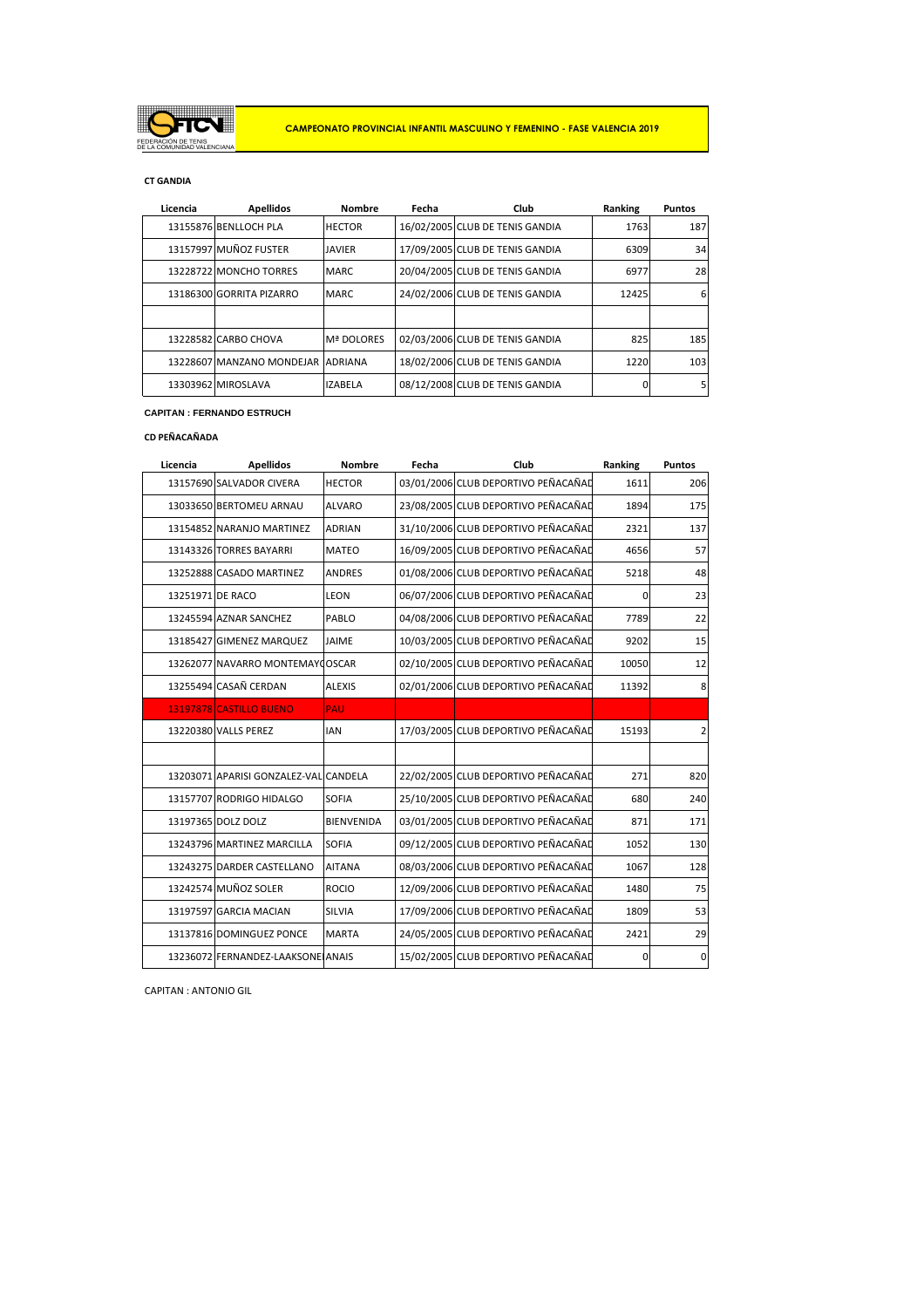

## **CD PEÑACAÑADA**

| Licencia       | <b>Apellidos</b>           | <b>Nombre</b>     | Fecha | Club                             | Ranking  | <b>Puntos</b>   |
|----------------|----------------------------|-------------------|-------|----------------------------------|----------|-----------------|
|                | 13228988 GIMENO MARTIN     | <b>ADRIAN</b>     |       | 13/01/2006 CLUB DE TENIS EL PUIG | 6217     | 35 <sub>1</sub> |
|                | 13163051 PICCIN POLO       | YAGO              |       | 17/07/2005 CLUB DE TENIS EL PUIG | 9724     | 13 <sup>1</sup> |
| 13308988 SIMON |                            | <b>EMILIAN</b>    |       | 29/05/2006 CLUB DE TENIS EL PUIG | O        | $\mathbf{1}$    |
|                | 13319282 SANZ MEDINA       | <b>DAVID</b>      |       | 11/07/2006 CLUB DE TENIS EL PUIG | 16837    |                 |
|                | 13281663 PEREZ GOMEZ       | <b>JOSE</b>       |       | 18/12/2006 CLUB DE TENIS EL PUIG | 16837    |                 |
|                |                            |                   |       |                                  |          |                 |
|                | 13272232 BORTOLOTTI ANDRES | <b>ISABELLA</b>   |       | 16/12/2007 CLUB DE TENIS EL PUIG | 2902     | 19 <sup>1</sup> |
|                | 13261087 DE LUCCA ROYAARDS | <b>TANJA</b>      |       | 29/08/2008 CLUB DE TENIS EL PUIG | $\Omega$ | 16              |
|                | 13118600 GARCIA RAMOS      | <b>GEMMA</b>      |       | 11/01/2007 CLUB DE TENIS EL PUIG | 3494     | 12              |
|                | 13281671 PEREZ GOMEZ       | <b>ANDREA</b>     |       | 15/03/2005 CLUB DE TENIS EL PUIG | 5733     | 11              |
|                | 13281655 SERRANO PITARCH   | <b>VICTORIA C</b> |       | 21/12/2006 CLUB DE TENIS EL PUIG | 5733     |                 |

CAPITAN : TONI GIL

## **CT PICASSENT**

| Licencia          | Apellidos                          | Nombre        | Fecha | Club                               | Ranking  | Puntos          |
|-------------------|------------------------------------|---------------|-------|------------------------------------|----------|-----------------|
|                   | 13170501 RONCERO ROS               | <b>MANUEL</b> |       | 11/10/2005 CLUB DE TENIS PICASSENT | 2078     | 157             |
|                   | 13204871 MAS-MASIA LOPEZ           | <b>DAVID</b>  |       | 22/04/2008 CLUB DE TENIS PICASSENT | 2851     | 108             |
|                   | 13236345 NADAL CASTELLS            | <b>MARC</b>   |       | 22/01/2007 CLUB DE TENIS PICASSENT | 7789     | 22              |
|                   | 13310595 SEGRELLES TRONCHONILIOSUE |               |       | 01/02/2007 CLUB DE TENIS PICASSENT | 9202     | 15 <sup>1</sup> |
|                   | 13289261 RUANO GONZALEZ            | <b>ISAAC</b>  |       | 20/04/2005 CLUB DE TENIS PICASSENT | 11912    | 71              |
|                   |                                    |               |       |                                    |          |                 |
|                   | 13184601 GRADOLI ANTICH            | <b>ANNA</b>   |       | 18/07/2005 CLUB DE TENIS PICASSENT | 241      | 916             |
|                   | 13180120 PASCUAL BLANCA            | <b>ANDREA</b> |       | 21/01/2005 CLUB DE TENIS PICASSENT | 627      | 271             |
|                   | 13147526 LENOUH NCHINDA            | <b>RAELLE</b> |       | 25/04/2007 CLUB DE TENIS PICASSENT | $\Omega$ | 71              |
| 13279387 VIGGIANI |                                    | <b>DIANA</b>  |       | 23/07/2008 CLUB DE TENIS PICASSENT | O        | 17 <sup>1</sup> |

CAPITAN : PACO SOBREVELA